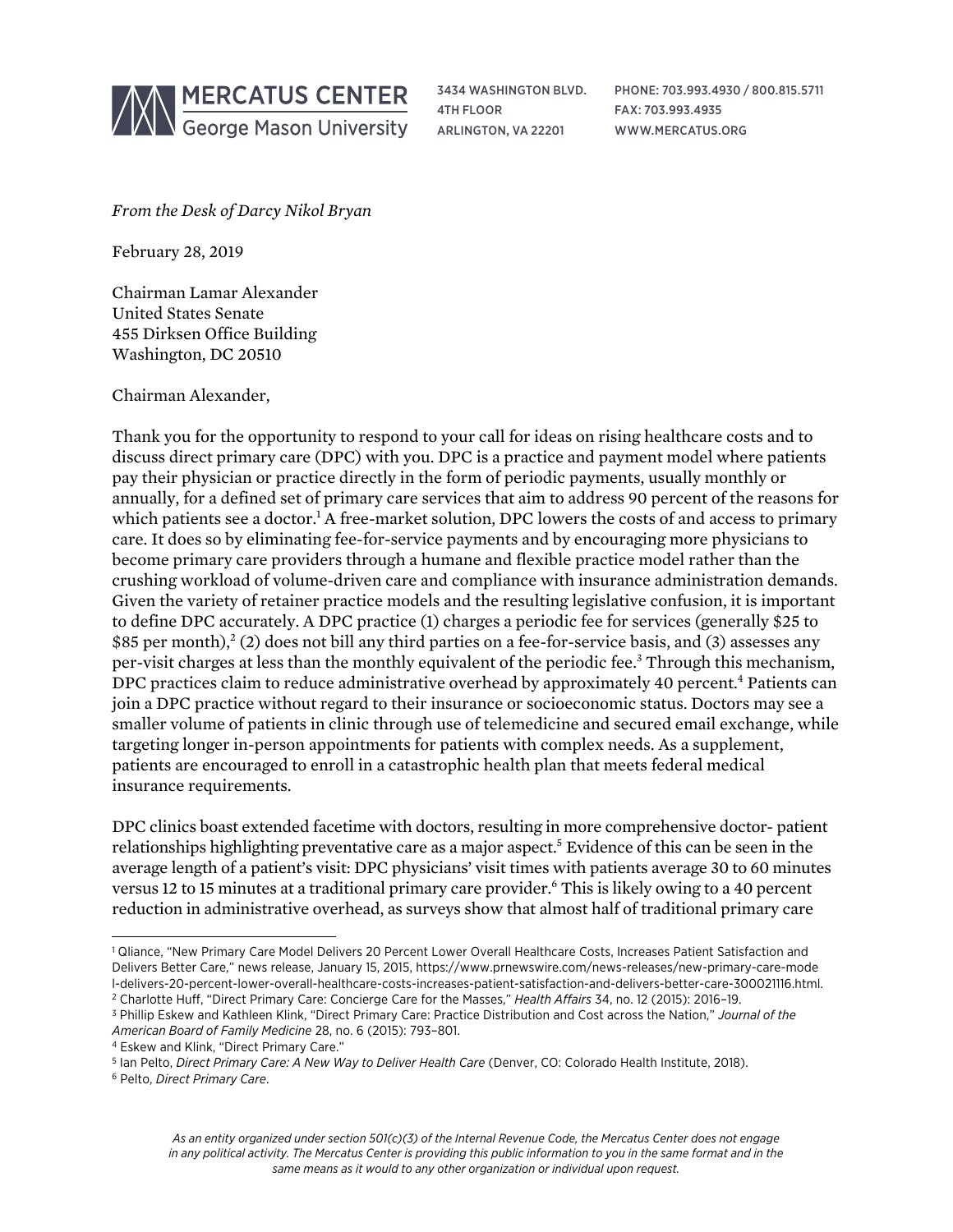doctors spend one-third of their day on data entry and one-half of a patient's visit inputting data into a computer.7 Lengthening average visit times and strengthening doctor-patient relationships in DPC could also be explained by the smaller average patient panel size, or the number of patients a physician serves. DPC physicians typically have an average panel size of 600–800 patients, compared to an average panel size of 2,300 patients at traditional primary care providers.<sup>8</sup>

In 2015, Colorado-based DigitalGlobe partnered with Colorado's first DPC provider, Nextera Healthcare, to facilitate a case study focused on reducing insurance costs for the company. DigitalGlobe enrolled 205 of its 971 Colorado-based employees into Nextera's DPC pilot program.<sup>9</sup> Over a seven-month period, DigitalGlobe employees saw a 25.4 percent drop in per-member permonth costs, compared to only a 4.1 percent reduction in costs among the employees not participating in the DPC program.10 In 2017, the Colorado Academy of Family Physicians wrote a letter to the Colorado Commission of Affordable Healthcare to "initiate a Health First Colorado (Medicaid) DPC pilot program similar to the Qliance DPC program in the State of Washington."11 The state of Michigan has applied to the Centers for Medicare & Medicaid Services for a waiver allowing a DPC pilot program for Medicaid enrollees.12 Similar calls have been made for allowing Missouri Medicaid patients to have access to the DPC model.<sup>13</sup>

However, there is a real concern among physicians about adopting the DPC model. Pioneers of the model have faced aggressive state insurance commissioners who threaten criminal prosecution for the unlawful sale of insurance, deeming DPC an insurance product.14 Per state commissioners' analysis, too much risk was being transferred from patient to physician for a fixed monthly fee, with the following concerns: What might happen should too many ill patients need to be seen at once by a DPC physician? What guarantees could be made that care would be delivered as promised?

The DPC movement has responded by advocating for state-level protective legislation clarifying that DPC is not an insurance product, along with other measures protecting the ability of physicians and patients to access this model. Currently a small number of states have laws protecting DPC practices against complex insurance regulations.15 The Affordable Care Act (ACA) contains a provision stating that the US Department of Health and Human Services "shall permit a qualified health plan to provide coverage through a qualified direct primary care medical home plan that meets criteria established by the Secretary."16 Additionally, the ACA allows for DPC

l

<sup>7</sup> Charlie Katebi, "Research & Commentary: Missouri Should Expand Direct Primary Access to Medicaid Patients," The Heartland Institute, November 20, 2017.

<sup>8</sup> Ian Pelto, *Direct Primary Care*.

<sup>9</sup> Nextera Healthcare, "Nextera Healthcare, DigitalGlobe Case Study Highlights Health Benefits, Cost Savings of Direct Primary Care. Double-Digit Reduction in Costs Leads to Company-Wide DPC Implementation for 2017," news release, February 5, 2019, [https://nexterahealthcare.com/nextera-healthcare-digitalglobe-case-study-highlights-health-benefits-cost-savings-direct](https://nexterahealthcare.com/nextera-healthcare-digitalglobe-case-study-highlights-health-benefits-cost-savings-direct-primary-care-double-digit-reduction-costs-leads-company-wide-dpc-implementation-2017/) [-primary-care-double-digit-reduction-costs-leads-company-wide-dpc-implementation-2017/.](https://www.prnewswire.com/news-releases/new-primary-care-model-delivers-20-percent-lower-overall-healthcare-costs-increases-patient-satisfaction-and-delivers-better-care-300021116.html)

<sup>10</sup> Tamaan K. Osbourne-Roberts, Letter to Bill Lindsay, Colorado Commission on Affordable Healthcare, February 24, 2017, [https://www.colorado.gov/pacific/sites/default/files/CAFP\\_DPC%20Recommendations%20to%20Cost%20Commission%20](https://www.colorado.gov/pacific/sites/default/files/CAFP_DPC%20Recommendations%20to%20Cost%20Commission%20February%202017.pdf) [February%202017.pdf.](https://www.colorado.gov/pacific/sites/default/files/CAFP_DPC%20Recommendations%20to%20Cost%20Commission%20February%202017.pdf)

<sup>11</sup> Osbourne-Roberts, Letter to Bill Lindsay.

<sup>12</sup> Michigan Department of Health & Human Services, *Implementation of the Direct Primary Care Pilot Program Quarterly Report* 

*<sup>1</sup>*, January 19, 2018, [https://www.michigan.gov/documents/mdhhs/Section\\_14078\\_PA\\_158\\_of\\_2017\\_Quarterly\\_Rpt\\_1\\_614860](https://www.michigan.gov/documents/mdhhs/Section_14078_PA_158_of_2017_Quarterly_Rpt_1_614860_7.pdf)  $_7.$ pdf.

<sup>&</sup>lt;sup>13</sup> Katebi, "Research & Commentary."

<sup>14</sup> Philip Eskew, "Direct Primary Care: A Legal and Regulatory Review of an Emerging Practice Model," The Heartland Institute, January 1, 2015.

<sup>15</sup> Bill Kramer, "Direct Primary Care: The Future of Health Care?," *MultiState Insider*, April 1, 2015.

<sup>&</sup>lt;sup>16</sup> Eskew, "Direct Primary Care."